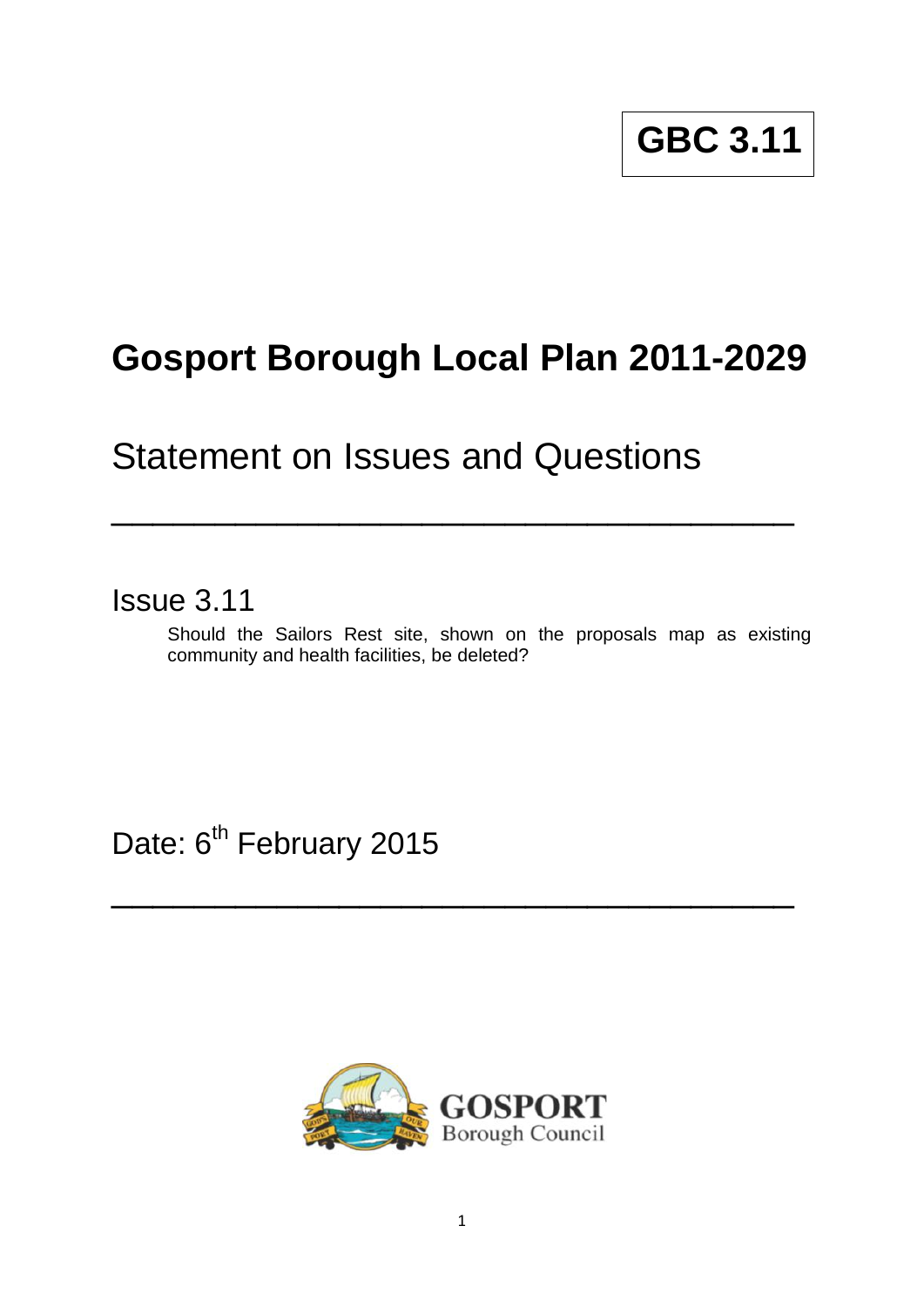#### **Introduction**

1.1 The Sailors Rest site is located on Grange Lane, Gosport PO13 9RX and is shown on the Gosport Borough Local Plan 2011-2029 (GBLP) Policies Map under Existing Community and Built Leisure facilities notation. Accordingly, Policy LP3 and in particular Policy LP32 apply to this site. Appendix 1 shows the location of the site.

#### **Policy context**

- 2.1 Policy LP32 seeks to support the development of new community, cultural and built leisure facilities but it also seeks to protect existing sites which have accommodated community, cultural and built leisure developments. It is particularly important in a densely built area like Gosport where the availability of sites is at a premium.
- 2.2 The policy recognises that it should not preserve sites for community cultural and built leisure use in perpetuity. To that effect the policy sets out a number of criteria which if met would enable the site to be developed for an alternative use.

#### **Sailor Rest site**

- 3.1 It is recognised that the buildings on Sailors Rest site have burnt down. However that does not mean that the site or part of the site could not accommodate a community use in the future.
- 3.2 If sufficient evidence in line with Policy LP32 is bought forward the Council would consider alternative forms of development. Driftstone Development in REP32 does not provide any evidence that there is no demand for community, cultural and built leisure facilities.

#### **Recent Planning History of Sailor's Rest site**

4.1 The Sailor Rest site has recently been subject to planning application for the development of 13 dwellings. This application was refused by the Council's Regulatory Board on 9<sup>th</sup> September 2014. The report that was presented to the Board indicated a letter of representation that had been made from a community group seeking new facilities.

The Board report can be seen at 09.09.14 item 6 [http://www.gosport.gov.uk/sections/democratic-services/agendas](http://www.gosport.gov.uk/sections/democratic-services/agendas-minutes/regulatory-board/agendas/2014/)[minutes/regulatory-board/agendas/2014/](http://www.gosport.gov.uk/sections/democratic-services/agendas-minutes/regulatory-board/agendas/2014/)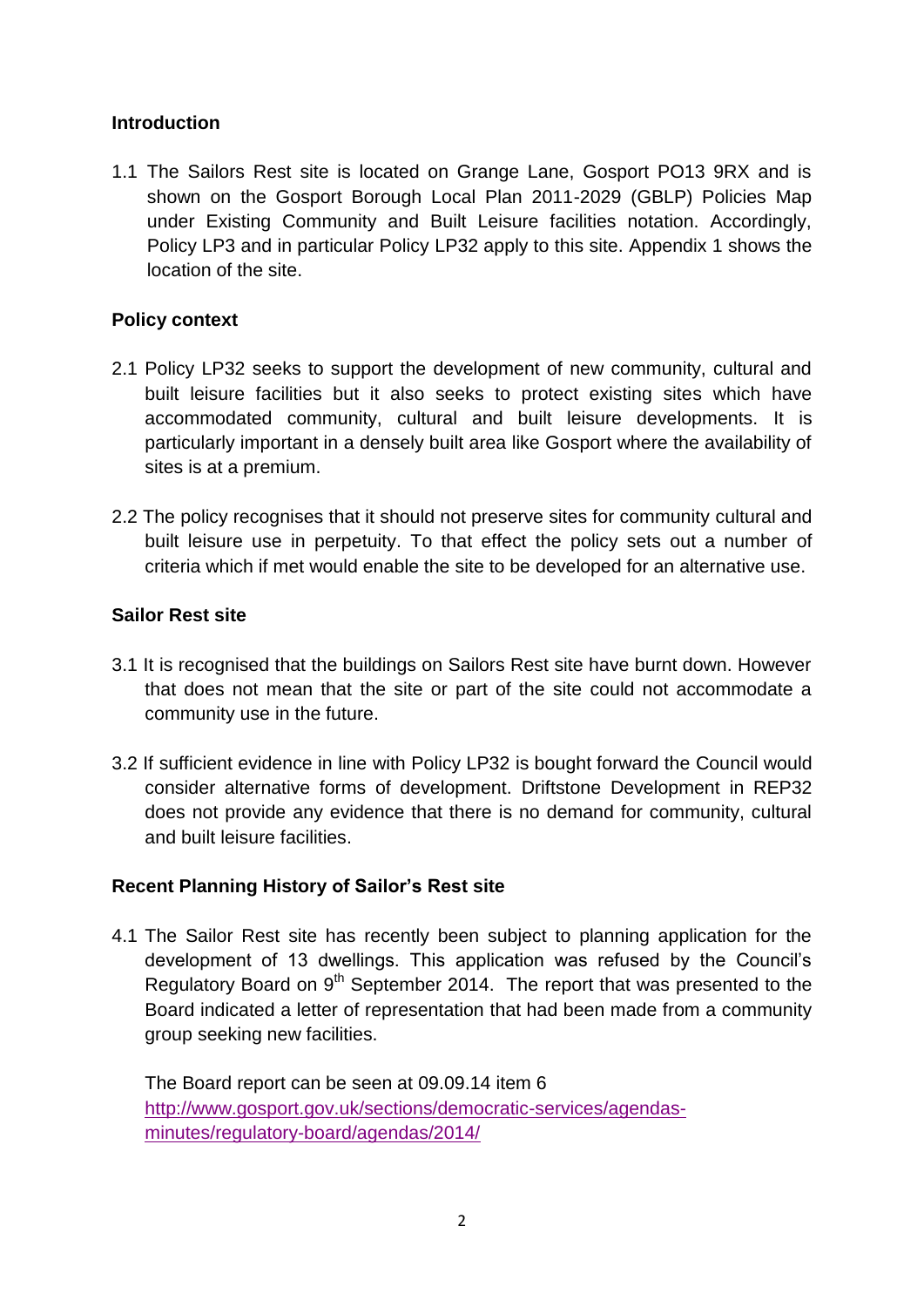4.2 Following refusal of planning permission an appeal has been made under the Town and Country Planning Act 1990 (as amended) Section 78 and the Planning Inspectorate has allocated the following reference number APP/J1725/W/3001504. The appeal is yet to be determined.

#### **Conclusion**

5.1 It is considered that the notation on the Policies Map should not be changed given that the Policy LP32 is sufficiently flexible to allow alternative uses to come forward subject to meeting the provisions of the criteria.